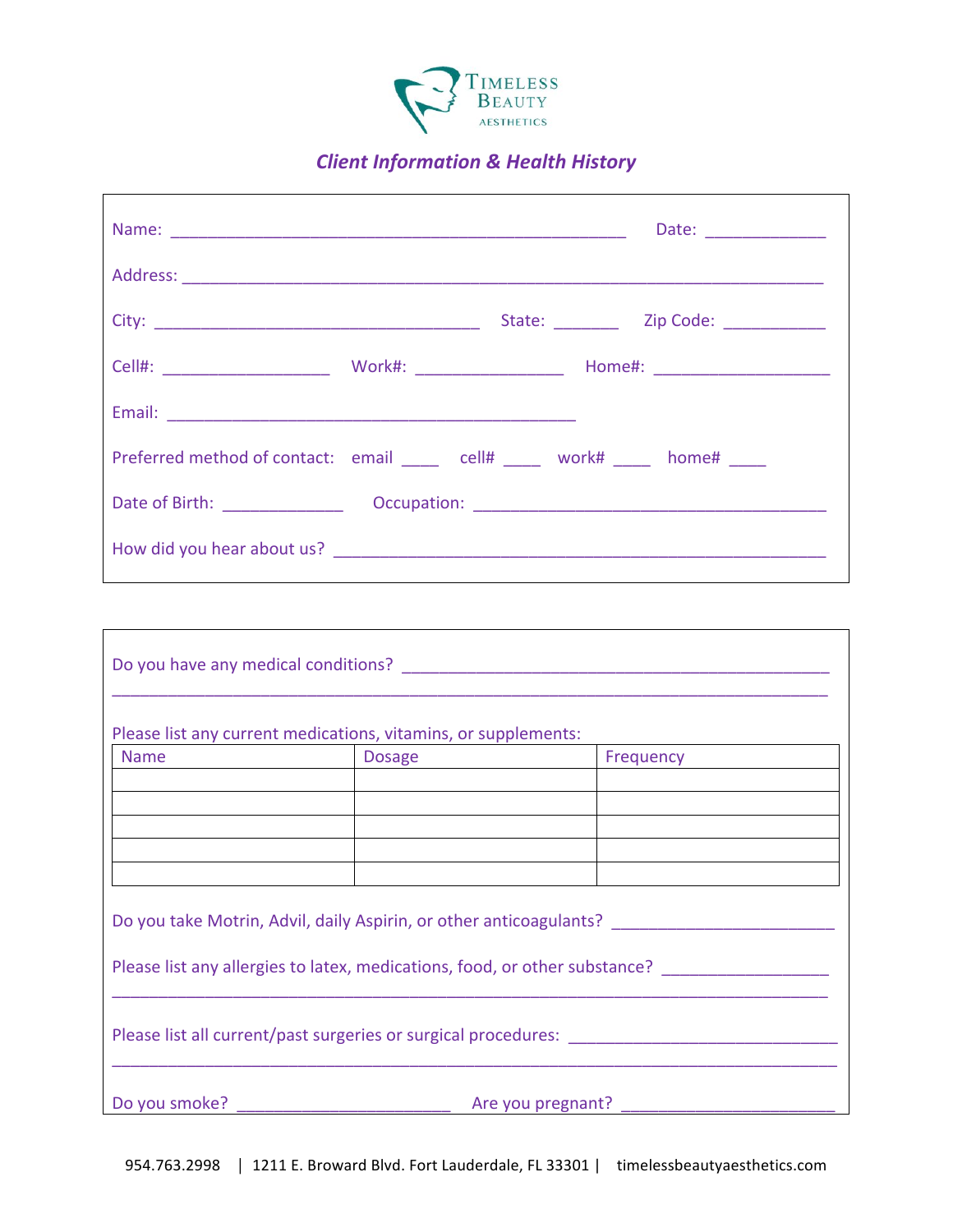

 $\Gamma$ 

| Please answer ALL of the following questions:                                            |     |      |                        |  |  |  |
|------------------------------------------------------------------------------------------|-----|------|------------------------|--|--|--|
|                                                                                          | Yes | No l | If yes, please explain |  |  |  |
| Pacemaker                                                                                |     |      |                        |  |  |  |
| Cancer                                                                                   |     |      |                        |  |  |  |
| Tumor                                                                                    |     |      |                        |  |  |  |
| Epilepsy                                                                                 |     |      |                        |  |  |  |
| <b>Heart Condition</b>                                                                   |     |      |                        |  |  |  |
| <b>High Blood Pressure</b>                                                               |     |      |                        |  |  |  |
| <b>Diabetes</b>                                                                          |     |      |                        |  |  |  |
| Inflammation/Infection                                                                   |     |      |                        |  |  |  |
| <b>Autoimmune Disorder</b>                                                               |     |      |                        |  |  |  |
| <b>Multiple Sclerosis</b>                                                                |     |      |                        |  |  |  |
| <b>Muscular condition</b>                                                                |     |      |                        |  |  |  |
| Varicose veins                                                                           |     |      |                        |  |  |  |
| Allergy-Rubber/Metals                                                                    |     |      |                        |  |  |  |
| Lack of normal skin sensation                                                            |     |      |                        |  |  |  |
| Skin disease                                                                             |     |      |                        |  |  |  |
| Thrombosis/Phlebitis                                                                     |     |      |                        |  |  |  |
| <b>Metal Implants/Screws</b>                                                             |     |      |                        |  |  |  |
| Prosthesis/Silicone                                                                      |     |      |                        |  |  |  |
| Cold sores, fever blisters, Herpes I or II                                               |     |      |                        |  |  |  |
| Any other medical conditions that are not listed? _______________________________        |     |      |                        |  |  |  |
|                                                                                          |     |      |                        |  |  |  |
| What is your ethnicity? [i.e., German, Irish, etc. to determine skin type and treatment) |     |      |                        |  |  |  |
|                                                                                          |     |      |                        |  |  |  |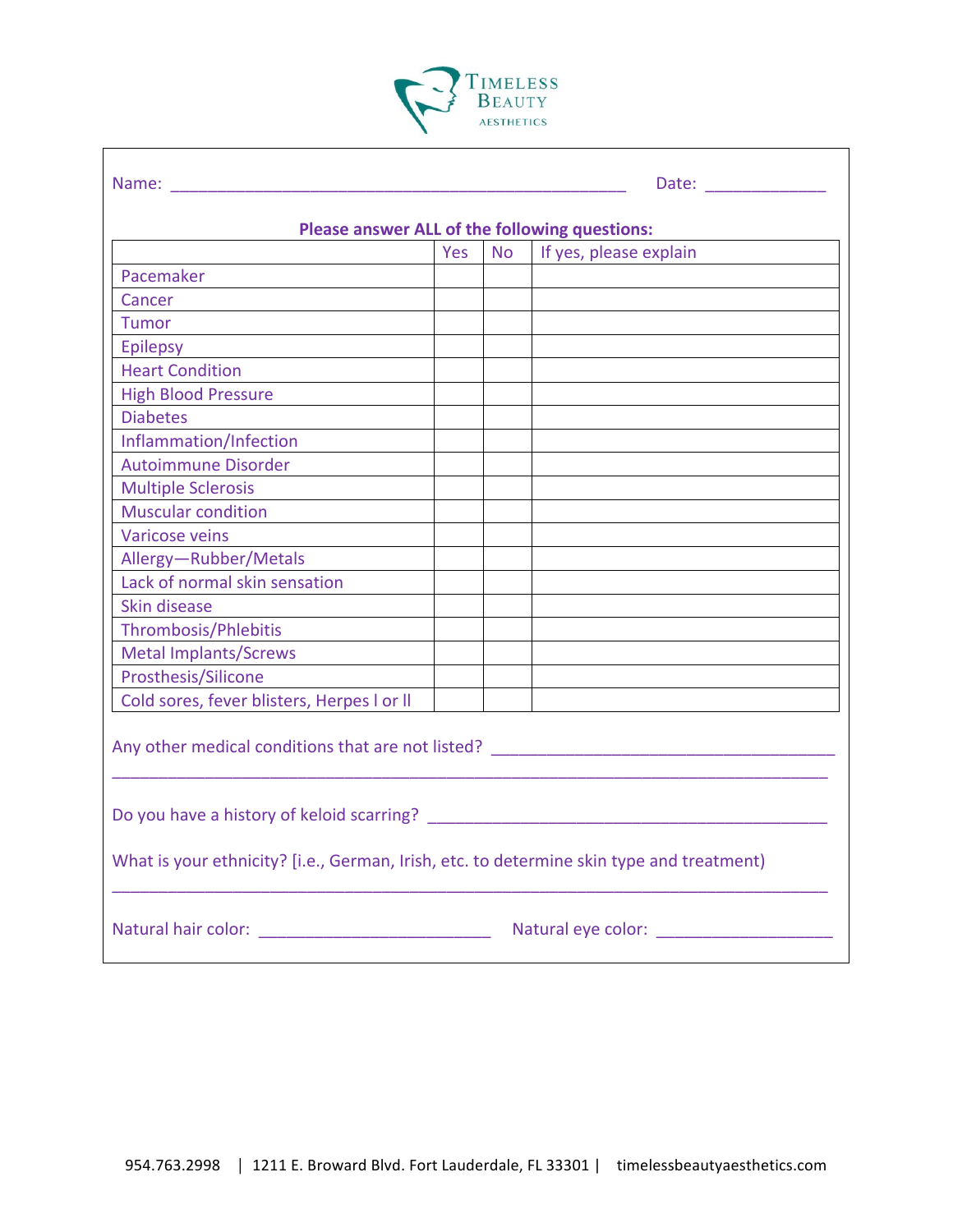

| Do you use: Rentin-A? _____ Glycolic Acid? _____ Anticoagulants, Aspirin, Motrin, Advil? ____                   |                        |
|-----------------------------------------------------------------------------------------------------------------|------------------------|
| Have you used Accutane within the past year? ___________________________________                                |                        |
| Do you have any permanent make-up or tattoos? __________________________________                                |                        |
| Have you ever had any skin treatments such as Lasers, microdermabrasion, chemical peels, or<br>injections?      |                        |
| <b>Treatment</b>                                                                                                | Date                   |
|                                                                                                                 |                        |
|                                                                                                                 |                        |
| General appearance or skin concerns [please check all that apply):                                              |                        |
| <b>Fine lines and wrinkles</b>                                                                                  | <b>Facial redness</b>  |
| Facial folds-around mouth and/or nose                                                                           | Dark circle under eyes |
| Rough texture of skin                                                                                           | Thin lips              |
| Tired looking skin<br>the control of the control of the control of the control of the control of the control of | Facial acne            |
| Dry skin                                                                                                        | Body acne              |
| Oily skin                                                                                                       | Facial or leg veins    |
| Sagging skin                                                                                                    | <b>Thinning lashes</b> |
| Uneven skin tone                                                                                                | <b>Neck laxity</b>     |
| Brown spots/hyperpigmentation/melasma                                                                           | Large pores            |
| Please rank your top five concerns:                                                                             | Comments:              |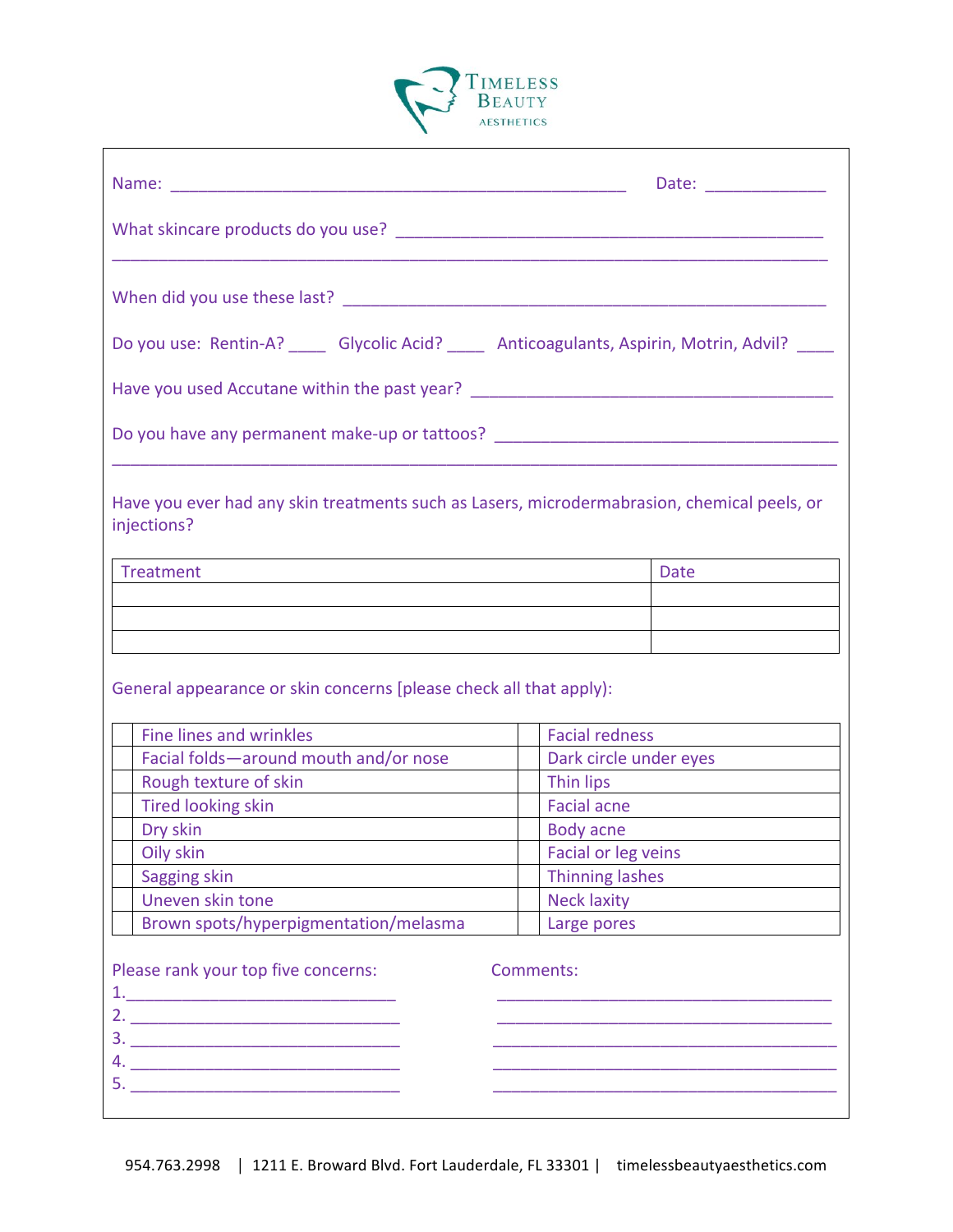

| . . |  |
|-----|--|

Name: \_\_\_\_\_\_\_\_\_\_\_\_\_\_\_\_\_\_\_\_\_\_\_\_\_\_\_\_\_\_\_\_\_\_\_\_\_\_\_\_\_\_\_\_\_\_\_\_\_ Date: \_\_\_\_\_\_\_\_\_\_\_\_\_

Products or treatments of interest to you [please check all that apply):

| Skin care advice      | Depigmentation              |
|-----------------------|-----------------------------|
| Skin care products    | Botox <sup>®</sup> Cosmetic |
| Removing spider veins | <b>Dermal Fillers</b>       |
| Eye treatments        | Lightening cream            |
| Peels                 | Latisse <sup>®</sup>        |

When I look at my face in the mirror, I believe I look younger than, the same, or older than my true age? **All and the set of the set of the set of the set of the set of the set of the set of the set of the set of the set of the set of the set of the set of the set of the set of the set of the set of the set of the s** 

When I look in the mirror, I am not concerned, somewhat concerned, or very concerned about the appearance of my wrinkles and/or skin laxity?

|                                                   | <b>Consent to Photograph:</b><br>The undersigned hereby authorized Timeless Beauty Aesthetics to photograph and agrees that<br>the negatives, print, or digital images prepared there from may be used for the purposes<br>checked below: |       |
|---------------------------------------------------|-------------------------------------------------------------------------------------------------------------------------------------------------------------------------------------------------------------------------------------------|-------|
| $\bigcirc$<br>$\bigcirc$<br>$\bigcirc$<br>$\circ$ | Medical Record<br><b>Education and/or Demonstration</b><br>Publication<br>Other specified                                                                                                                                                 |       |
|                                                   | I have read and understand this agreement:                                                                                                                                                                                                |       |
|                                                   | <b>Client Signature:</b>                                                                                                                                                                                                                  | Date: |

**Cancellations:**

Your scheduled appointment is reserved exclusively for you. Should you need to cancel or reschedule your appointment, please notify us at least 24 hours ahead. We do require a credit card be kept on file for spa appointments, and your card will be charged a fee of \$50 for any late cancellations or no-shows.

| <b>Client Signature:</b> | Date: |  |
|--------------------------|-------|--|
|                          |       |  |